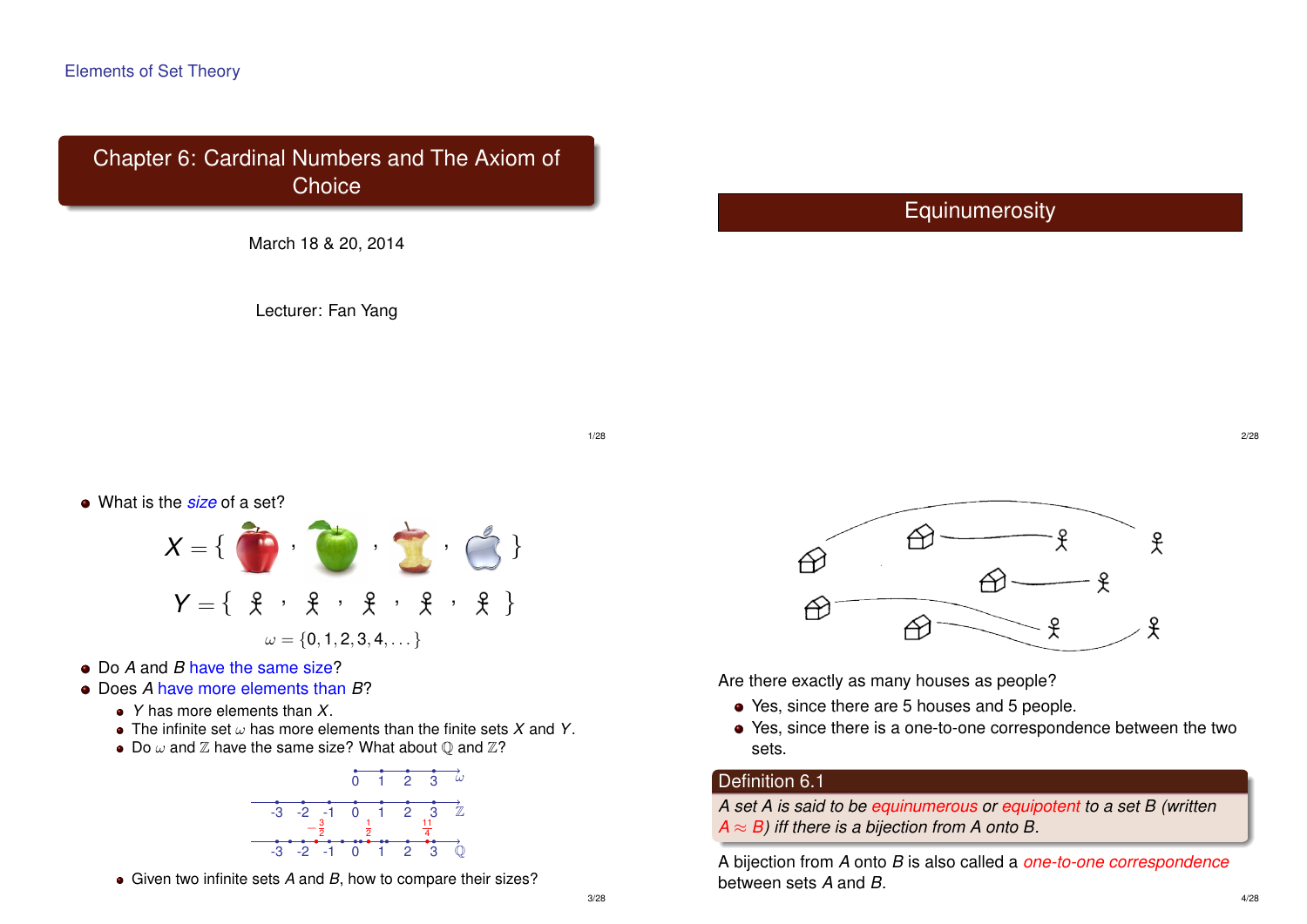Are there exactly as many knives as forks?

Yes, as there is a one-to-one correspondence between knives and forks.

Example 6.1: Let  $A = \{a, b, c, d\}$  and  $B = \{a, b, c\}$ . Then  $A \not\approx B$ , since there is no bijection from *A* onto *B*. In general, for any two finite sets *X* and *Y*, if *Y*  $\subset$  *X*, then *X*  $\approx$  *Y*.

Consider the following infinite sets. Clearly, **Even** ⊂ ω.

 $\omega = \{0, 1, 2, 3, 4, 5, 6, \dots\},\$ **Even** = { $0, 2, 4, 6, 8, 10, 12, ...$ } = { $2n | n \in \omega$ }.

Example 6.2:  $\omega \approx$  **Even**.

Proof. The function  $f : \omega \to \mathsf{Even}$  defined by taking

 $f(n) = 2n$ 

is a bijection. Indeed, *f* is injective, since  $n \neq m \implies 2n \neq 2m$ . *f* is surjective, since for all  $m \in$  **Even**,  $m = 2n$  for some  $n \in \omega$ , and  $f(n) = 2n = m$ .

5/28

#### Example 6.3: [Galileo] Similarly,  $\omega \approx$  Sq, where

$$
\omega = \{0, 1, 2, 3, 4, 5, \dots\},\
$$
  
\n
$$
\downarrow \qquad \qquad \downarrow \qquad \downarrow \qquad \downarrow \qquad \downarrow \qquad \downarrow \qquad \downarrow
$$
  
\n
$$
\mathbf{Sq} = \{0, 1, 4, 9, 16, 25, \dots\} = \{n^2 \mid n \in \omega\}.
$$

since there is a bijection  $f:\omega\to$  Sq defined as  $f(n)=n^2.$ 

Example 6.4:  $\omega \approx \omega \setminus \{0\}$ , since the function  $f : \omega \to \omega \setminus \{0\}$  defined as  $f(n) = n^+$  is a bijection.



Remark: For infinite sets *A*, *B*,

 $A \subset B \nRightarrow A \not\approx B$ !

Example 6.5:  $\omega \times \omega \approx \omega$ .

Proof. The function  $f : \omega \times \omega \rightarrow \omega$  defined as

$$
f(m,n) = \frac{1}{2}[(m+n)^2 + 3m + n]
$$

is a bijection.



6/28

 $\Box$ 

 $\Box$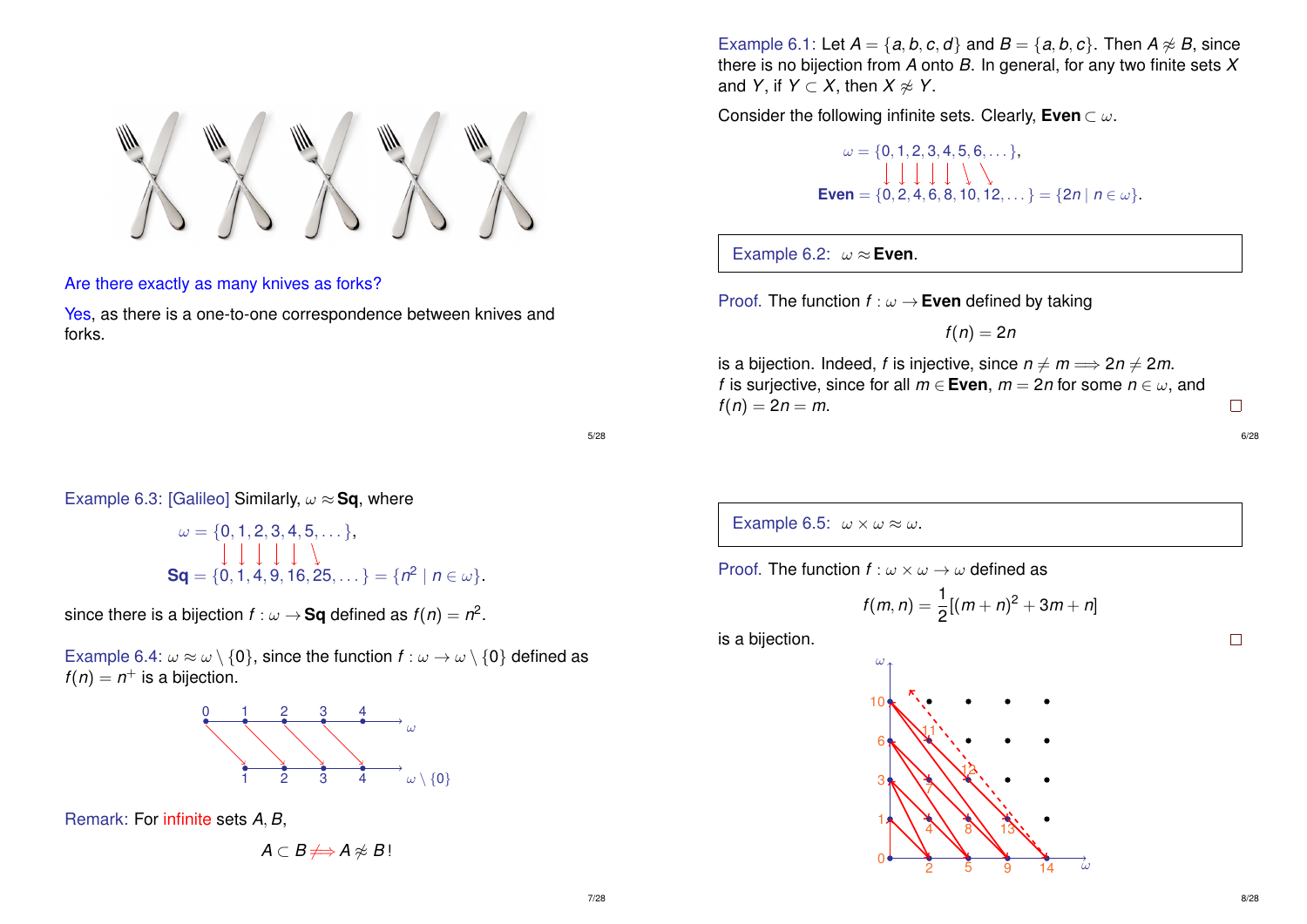# Example 6.6:  $\mathbb{O} \approx \omega$ .

#### Proof. In the following picture, we specify a bijection  $f: \omega \to \mathbb{Q}$ .  $\Box$



An alternative proof: Claim: the mapping  $f : (0, 1) \rightarrow \mathbb{R}$  defined by putting

$$
f(x)=\frac{1}{x}-\frac{1}{1-x}
$$

is a bijection.

For any  $a, b \in (0, 1)$ , if  $f(a) = f(b)$ , namely, if  $\frac{1}{a} - \frac{1}{1-a} = \frac{1}{b} - \frac{1}{1-b}$ , then  $(b-a)\left(\frac{1}{ab}+\frac{1}{(1-a)(1-b)}\right)=0$  thereby  $a=b$ . Hence  $f$  is injective. For any  $r \in \mathbb{R}$ , there is  $x_r = \frac{2}{\sqrt{2}}$  $\frac{2}{r+\sqrt{4+r^2}+2}\in(0,1)$  such that

$$
f(x_r) = \frac{1}{x_r} - \frac{1}{1 - x_r} = \left(\frac{1}{x_r} - 2\right) \frac{1}{1 - x_r}
$$
  
=  $\frac{r + \sqrt{4 + r^2} - 2}{2} \cdot \frac{r + \sqrt{4 + r^2} + 2}{r + \sqrt{4 + r^2}}$   
=  $\frac{(r + \sqrt{4 + r^2})^2 - 2^2}{2(r + \sqrt{4 + r^2})} = r.$ 

Hence *f* is surjective.

 $\Box$ 

Example 6.7:  $(0, 1) \approx \mathbb{R}$ , where  $(0, 1) = \{x \in \mathbb{R} \mid 0 < x < 1\}$ .

Proof. By picture. Here (0, 1) has been bent into a semicircle with center *P*. Each point in (0, 1) is paired with its projection (from *P*) on the real line.  $\Box$ 



9/28

Recall : for any sets *X* and *Y*,  $XY = \{f : X \rightarrow Y \mid f \text{ is a function}\}.$ 

Example 6.8: For any set A, we have  $\wp A \approx {}^{A}2$ .

Proof. Define a function  $H : \wp A \rightarrow {}^{A_2}$  by taking

 $H(B) = f_B$ 

where  $f_B: A \rightarrow \{0, 1\}$  is the characteristic function of *B* defined as

$$
f_B(x) = \begin{cases} 1 & \text{if } x \in B, \\ 0 & \text{if } x \in A \setminus B. \end{cases}
$$

Claim: *H* is a bijection.

Indeed, *H* is injective, since for any *B*,  $C \subset A$ ,

$$
H(B) = H(C) \Longrightarrow f_B = f_C \Longrightarrow \forall x \in A(f_B(x) = f_C(x))
$$
  

$$
\Longrightarrow \forall x \in A(x \in B \leftrightarrow x \in C) \Longrightarrow B = C;
$$

*H* is surjective, since for any function  $g \in A$ 2, there is *B* = {*x* ∈ *A* | *g*(*x*) = 1} ⊆ *A* such that  $H(B) = f_B = g$ . 10/28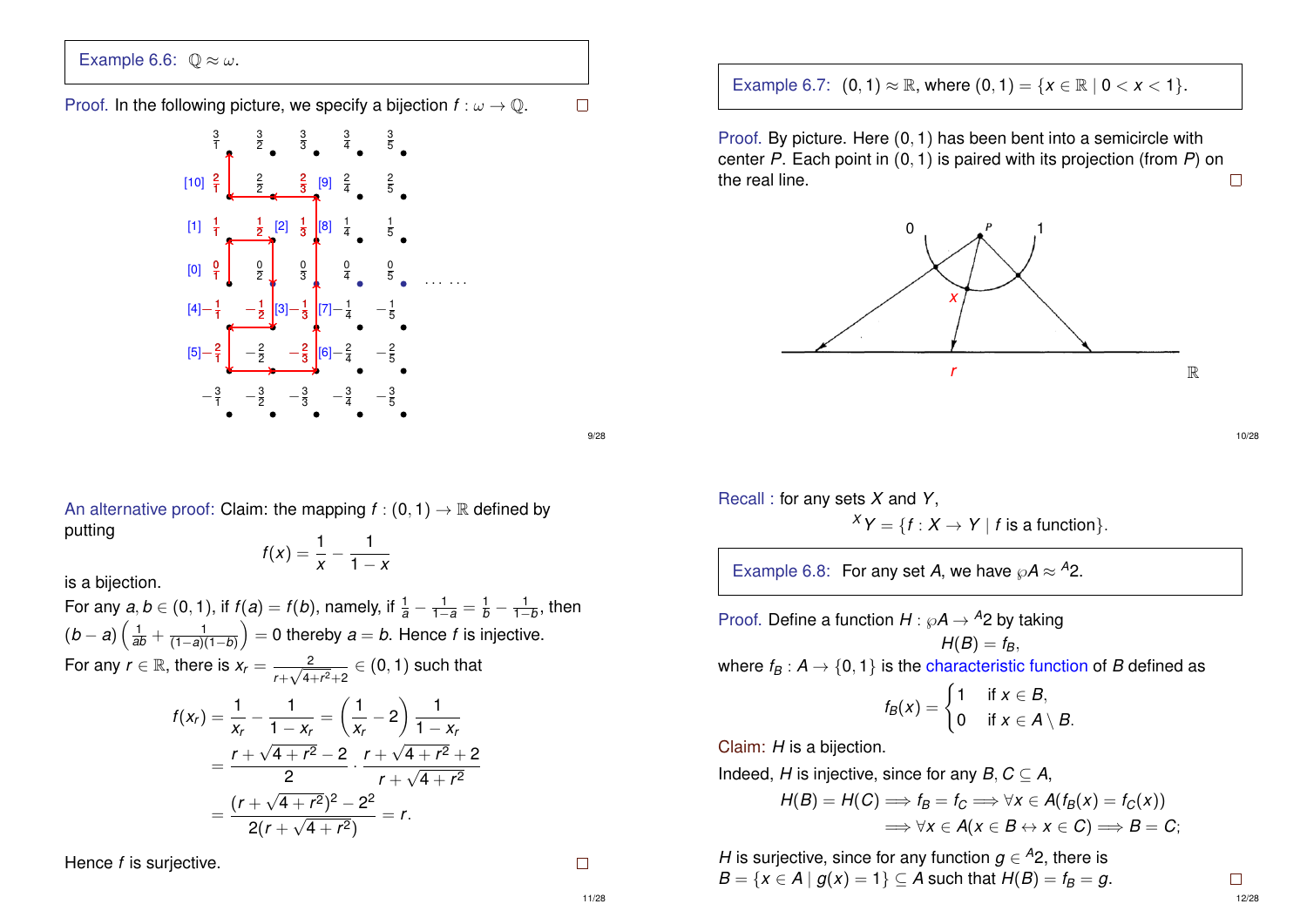| Theorem 6A                                                    |  |
|---------------------------------------------------------------|--|
| For any sets A, B and C:                                      |  |
| (a) $A \approx A$ .                                           |  |
| (b) If $A \approx B$ , then $B \approx A$ .                   |  |
| (c) If $A \approx B$ and $B \approx C$ , then $A \approx C$ . |  |
| Proof. Exercise.                                              |  |

That is,  $\approx$  is an "equivalence relation" on the class of all sets.

### Theorem 6B (Cantor 1873)

*(a)* The set  $\omega$  *is not equinumerous to the set*  $\mathbb R$  *of real numbers. (b) No set is equinumerous to its power set.*

Proof. (a) [Diagonal argument] Given any map  $f: \omega \to \mathbb{R}$ . We show that there exists  $z \in \mathbb{R}$  such that  $z \notin \text{ran } f$ .

> $f(0) = 236.$  **0012...**  $f(1) = -7.7374...$  $f(2) = 3.1415...$  $f(3) = 0.5246...$ . . .

The integer part of *z* is 0, and the  $(n + 1)$ st decimal place of *z* is 3 unless the  $(n + 1)$ st decimal place of  $f(n)$  is 3, in which case the  $(n + 1)$ st decimal place of *z* is 4. For example, in the case shown,

$$
z=0.3433\ldots\,
$$

Clearly,  $z \neq f(n)$  for all *n*, as it differs from  $f(n)$  in the  $(n + 1)$ st decimal place. Hence  $z \notin \text{ran } f$ . 14/28

13/28

(b) Suppose  $q : A \rightarrow \mathcal{A}$  is surjective. Let

$$
B=\{x\in A\mid x\notin g(x)\}.
$$

Since  $B \in \wp A$  and g is surjective, there exists  $x_0 \in A$  such that

$$
g(x_0)=B.
$$

But then, by the definition of *B*,

$$
x_0\in B\iff x_0\notin g(x_0)=B,
$$

which is a contradiction. Hence there is no surjection from  $A$  onto  $\wp A$ , thus  $A \not\approx \wp A$ .  $\Box$ 

Remark: We will soon be able to prove  $\mathbb{R} \approx \wp \omega$ . R has smaller size than  $\wp \mathbb{R}$ , which has smaller size than  $\wp \wp \mathbb{R}$ , etc. Finite Sets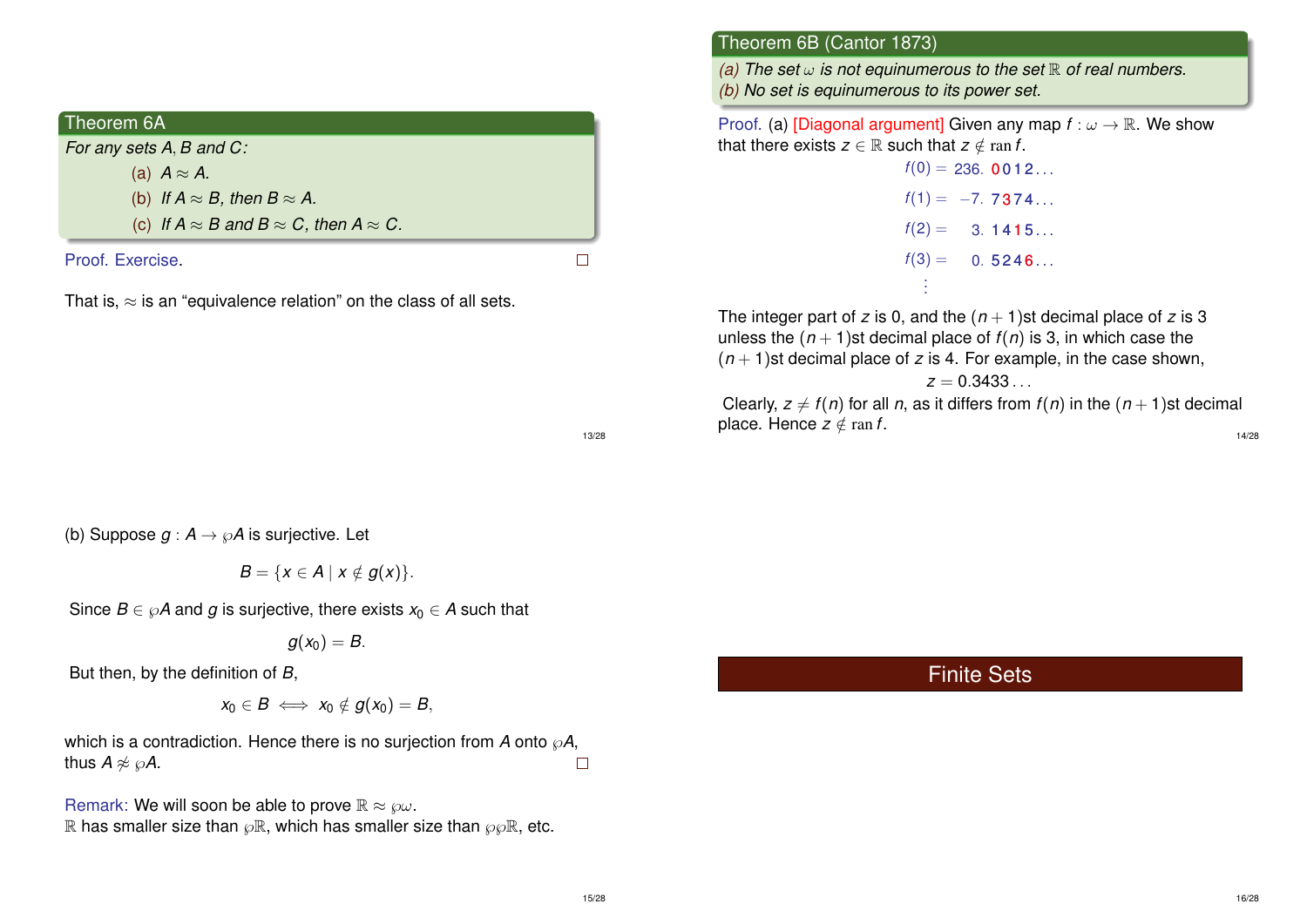

There are finitely many forks in the picture. Why?

Because there are exactly 6 forks. This, in turn, is because there is a one-to-one correspondence between the natural number  $6 = \{0, 1, 2, 3, 4, 5\}$  and the set *F* of forks, or in other words,  $6 \approx F$ .

17/28



#### Pigeonhole Principle:

If *n* items are put into *m* pigeonholes with  $n > m$ , then at least one pigeonhole must contain more than one item.

Here  $n = 10$  and  $m = 9$ .

#### Pigeonhole Princinple

*No natural number is equinumerous to a proper subset of itself.*



In particular,  $n \not\approx m$  for any  $m \in n$ .

### Definition 6.2

*A set is finite iff it is equinumerous to some natural number. Otherwise it is infinite.*

That is, for any set *A*:

- $\bullet$  *A* is finite iff ∃*n* ∈ ω(*A* ≈ *n*)
- $\bullet$  *A* is infinite iff  $\forall n \in \omega(A \not\approx n)$

Example 6.9: The set  $A = \{a_0, a_1, a_2, a_3\}$  is finite, since  $A \approx 4$  via the bijection  $f : 4 \rightarrow A$  defined as:  $f(n) = a_n$ .

> $4 = \{0, 1, 2, 3\}$  $A = \{a_0, a_1, a_2, a_3\}$

Example 6.10: Any finite set *A* is not equinumerous to an infinite set *B*. Proof. Suppose  $A \approx B$ . As *A* is finite,  $A \approx n$  for some  $n \in \omega$ . From the transitivity of  $\approx$ , it follows that  $B \approx n$ , contradicting *B* being infinite.  $\Box$ 

Next, we want to check that each finite set *A* is equinumerous to a *unique* natural number *n*. This requires the Pigeonhole Principle.

18/28

Proof. (of Pigeonhole Principle) We shall show that for any  $n \in \omega$ , if  $f : n \to n$ is a one-to-one function, then  $\text{ran } f = n$  (not a proper subset of *n*), namely, that the set  $T$  is inductive:

$$
T = \{ n \in \omega \mid \text{ran } f = n \text{ for any one-to-one function } f : n \to n \}.
$$

Base case:  $0 \in T$ , since the only function  $f : 0 \to 0$  is the empty function  $f = \emptyset$ , and ran  $\emptyset = \emptyset$ .

Inductive step: Assume  $k \in \mathcal{T}$  and  $f : k^+ \to k^+$  is a one-to-one function. We show that  $\text{ran } f = k^+$ . Note that  $f \restriction k$  is a one-to-one function from  $k$  into  $k^+$ .

Case 1: ran  $(f \upharpoonright k) \subseteq k$ . Then  $f \upharpoonright k : k \to k$  is a one-to-one function, as *f* :  $k^+ \rightarrow k^+$  is 1-1. Thus, the assumption  $k \in \mathcal{T}$  implies ran  $f \restriction k = k$ . Moreover, since *f* is 1-1, we must have  $f(k) = k$ . Hence ran  $f = k \cup \{k\} = k^{+}$ . Case 2:  $\text{ran}(f \upharpoonright k) \nsubseteq k$ . Then  $f(p) = k$  for some  $p \in k$ . Define  $\hat{f} : k^+ \to k^+$  as

$$
\hat{f}(p) = f(k),
$$
  
\n
$$
\hat{f}(k) = f(p) = k,
$$
  
\n
$$
\hat{f}(x) = f(x) \text{ for other } x \in k^+.
$$
  
\nThen  $\hat{f}: k^+ \to k^+$  is one-to-one, and  $\hat{f}(k) = k$ . By Case 1,

$$
k^+ = \operatorname{ran} \hat{f} = \operatorname{ran} f.
$$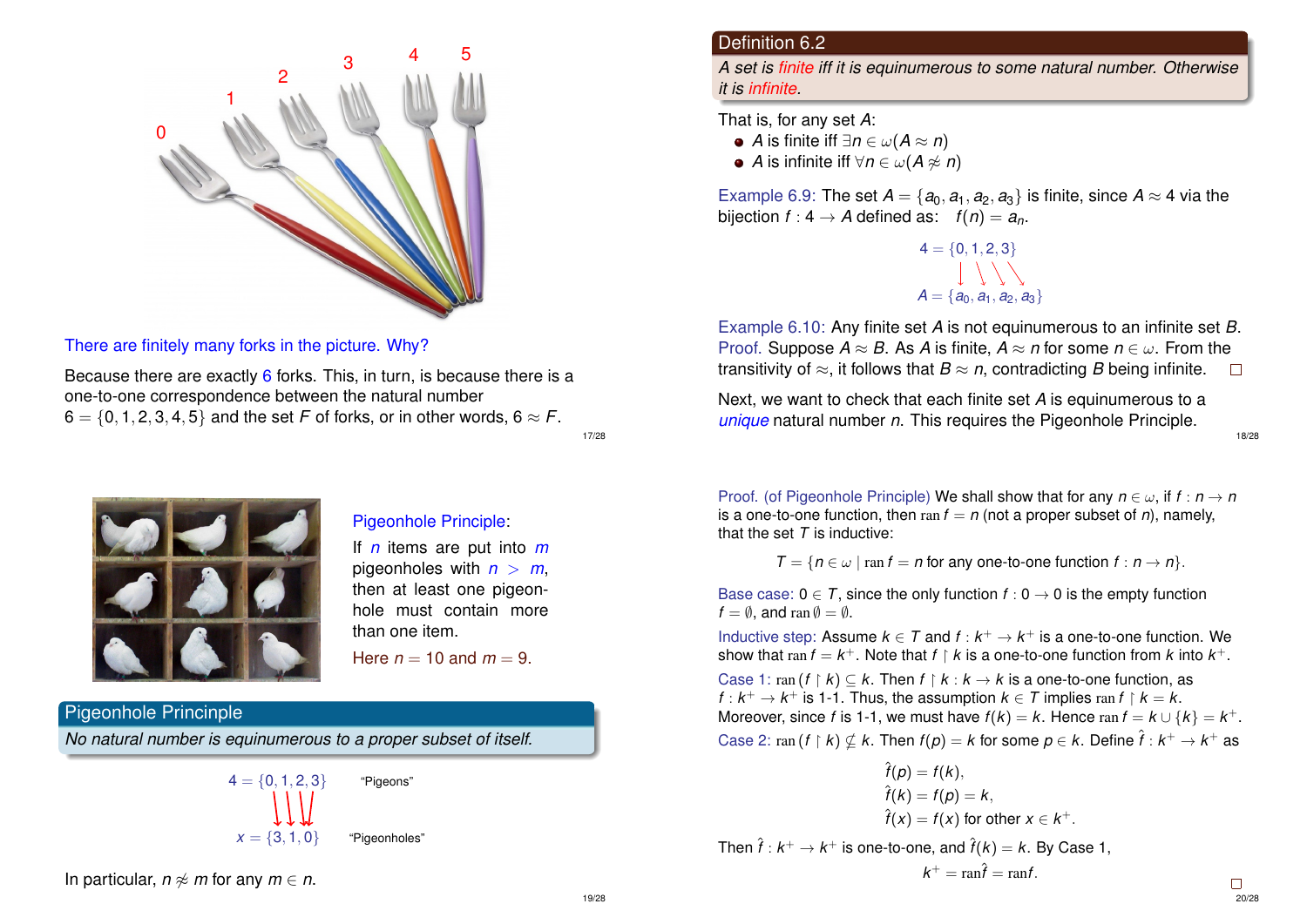# Corollary 6C

*No finite set is equinumerous to a proper subset of itself.*

Proof. Let *A* be an arbitrary finite set. Suppose  $f : A \rightarrow B$  is a bijection for some  $B \subset A$ . Let  $g : A \to n$  be a bijection for some  $n \in \omega$ .

The function *g* ◦ *f* ◦ *g* −1 is a bijection from *n* onto a proper subset *g*[*B*] of *n* (see picture on blackboard), contradicting the Pigeonhole Principle.  $\Box$ 

# Corollary 6D

*(a) Any set equinumerous to a proper subset of itself is infinite. (b) The set* ω *is infinite.*

Proof. (a) follows immediately from Corollary 6C. (b) follows from (a), since e.g.  $\omega \approx \omega \setminus \{0\}$ , via the bijection  $f: \omega \to \omega \setminus \{0\}$  defined as  $f(n) = n^+.$ 

21/28

 $\Box$ 

We also want to have cardinal numbers for infinite sets. In fact, what sets these "numbers" are is not too crucial, but the essential demand is that we will define the cardinality |*A*| for arbitrary set *A* in such a way that

$$
|A|=|B|\iff A\approx B
$$

is the case. We postpone until Chapter 7 the actual definition of the set |*A*|. The information we need for the present chapter is embodied in the following promise:

Promise: For any set *A*, we will define a set |*A*| in such a way that:

$$
A = |B| \iff A \approx B,
$$

<sup>2</sup> for a finite set *A*, the cardinal number |*A*| is the natural number *n* for which  $A \approx n$ .

# Corollary 6E

*Any finite set A is equinumerous to a unique natural number n, called the cardinal number or the cardinality of A, denoted by* card*A or* |*A*|*.*

Proof. Assume that  $A \approx m$  and  $A \approx n$  for some natural numbers m, n, It follows that  $m \approx n$ . Thus  $m \not\subset n$  and  $n \not\subset m$ , which by trichotomy and Corollary 4M implies that  $m = n$  is the case.  $\Box$ 

It follows from the corollary that  $A \approx n \iff |A| = n$ .

For example, since  $n \approx n$ , we have  $|n| = n$ . If a, b, c, d are distinct objects, then  $|\{a, b, c, d\}| = 4$ , as  $\{a, b, c, d\} \approx \{0, 1, 2, 3\}.$ 

Clearly, for finite sets *A*, *B*:

 $|A| = |B| \iff (|A| = n \land |B| = n) \iff (A \approx n \land B \approx n) \iff A \approx B.$ 

22/28

#### Definition 6.3

*A cardinal number* κ *is the cardinality of some set, i.e.,* κ *is a cardinal number iff*  $\kappa = |A|$  *for some set A.* 

For example,

 $\bullet$  Every natural number *n* is a cardinal number, as  $n = |n|$ .

 $|w|$  is a cardinal number, and name (due to Cantor)  $|w| = \aleph_0$ .

There is a unique set whose cardinality is 0, namely the empty set  $\emptyset$ .

Given a cardinal number  $\kappa > 0$ , there are many sets A of cardinality  $\kappa$ . If one set *A* of cardinality  $\kappa$  is a finite set, then all sets of cardinality  $\kappa$ are finite sets. In this case,  $\kappa$  is called a finite cardinal. Otherwise,  $\kappa$  is called an infinite cardinal.

- Natural numbers are finite cardinals, and they are the only finite cardinals.
- $\bullet$   $\aleph_0$ ,  $\mathbb{R}$ ,  $\left[\wp\omega\right]$ ,  $\left[\wp\omega\right]$  are infinite cardinals. Note  $\aleph_0 \neq \mathbb{R}$  and  $\aleph_0 \neq |\wp \omega| \neq |\wp \wp \omega|$  as we have shown  $\omega \not\approx \mathbb{R}$ , and  $\omega \not\approx \wp \omega \not\approx \wp \wp \omega$ .